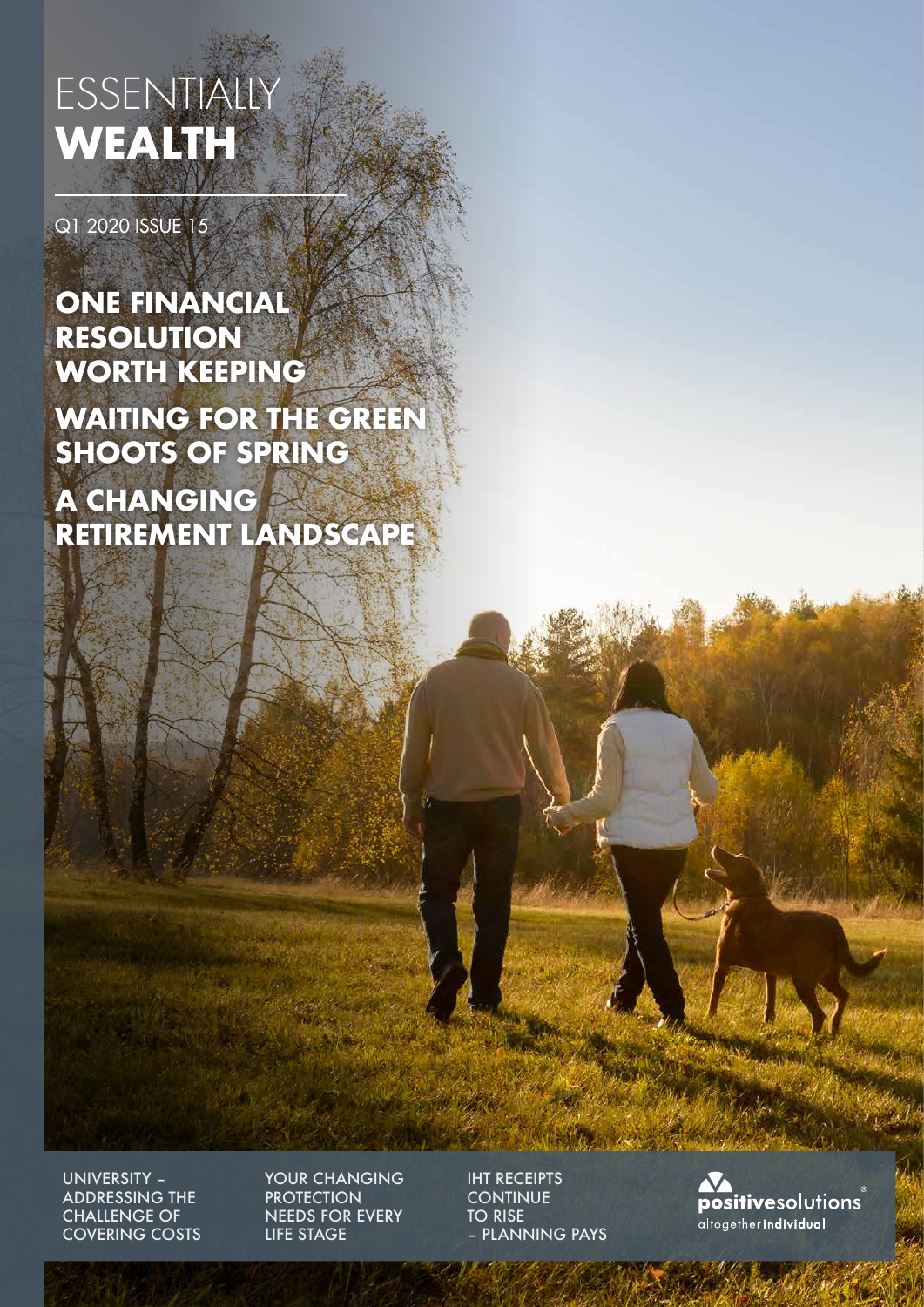### IN THIS ISSUE

| UNIVERSITY – ADDRESSING THE CHALLENGE OF COVERING COSTS  | 3 |
|----------------------------------------------------------|---|
| WAITING FOR THE GREEN SHOOTS OF SPRING                   | 4 |
| YOUR CHANGING PROTECTION NEEDS FOR EVERY LIFE STAGE      | 4 |
| FREE CHILDCARE - GRANDPARENTS REALLY ARE DOING THEIR BIT | 5 |
| <b>IHT RECEIPTS CONTINUE TO RISE - PLANNING PAYS</b>     | 5 |
| A CHANGING RETIREMENT LANDSCAPE                          | 6 |
| <b>GENERATION GRUDGE – DESPERATELY SEEKING BALANCE</b>   | 7 |
| <b>AGGRAVATED BY ACRONYMS?</b>                           | 7 |
| THE 'FRONT DOOR' OF ADVICE IS ALWAYS OPEN                | 8 |
| TAX YEAR END REMINDER – USE YOUR ALLOWANCES              | 8 |
| UK LAGS IN TERMS OF RETIREMENT SECURITY                  | 8 |



## ONE FINANCIAL RESOLUTION WORTH KEEPING

Boosting financial wellbeing is a perpetual resolution for many of us.

Whatever your goals, the fresh beginning a new year brings is the perfect time to take stock of your finances and make resolutions to achieve them. A new study has concluded that the likelihood of successfully achieving your financial goals is heavily linked to receiving professional advice and the establishment of clear financial objectives.

#### **It's all in the numbers**

The research<sup>1</sup> provides a quantitative measure of the value attributed to advice when it comes to helping investors reach their goals. Based on real-life data relating to over 100,000 advised investors, the US study found that eight out of 10 with a defined retirement goal had at least an 80% probability of achieving their financial objectives. So, advised investors typically met 80% of their financial goals. This study once again reiterates the significant value that can be gained from seeking professional financial advice.



#### **On the right path**

Determining your financial objectives enables you to think through exactly what you want to achieve with your assets. To really engage with your future, you need to think about what you want to do in the years ahead; where do you want to live, how do you envisage your life? This leads on to establishing clear, realistic objectives and goals, providing a distinct direction. And so, your plan takes shape. We can assess how much you will need and recommend the right investments. Regular financial reviews provide opportunities to monitor progress and adapt plans if necessary.

#### **Happy talk**

Please get in touch if your circumstances have changed or the new year has encouraged you to refocus your financial objectives. We can work together to ensure your financial goals remain realistic and to turn your financial resolutions into reality.

1The Vanguard Group Inc, 2019

**ADVISED INVESTORS TYPICALLY MET 80% OF THEIR FINANCIAL GOALS.**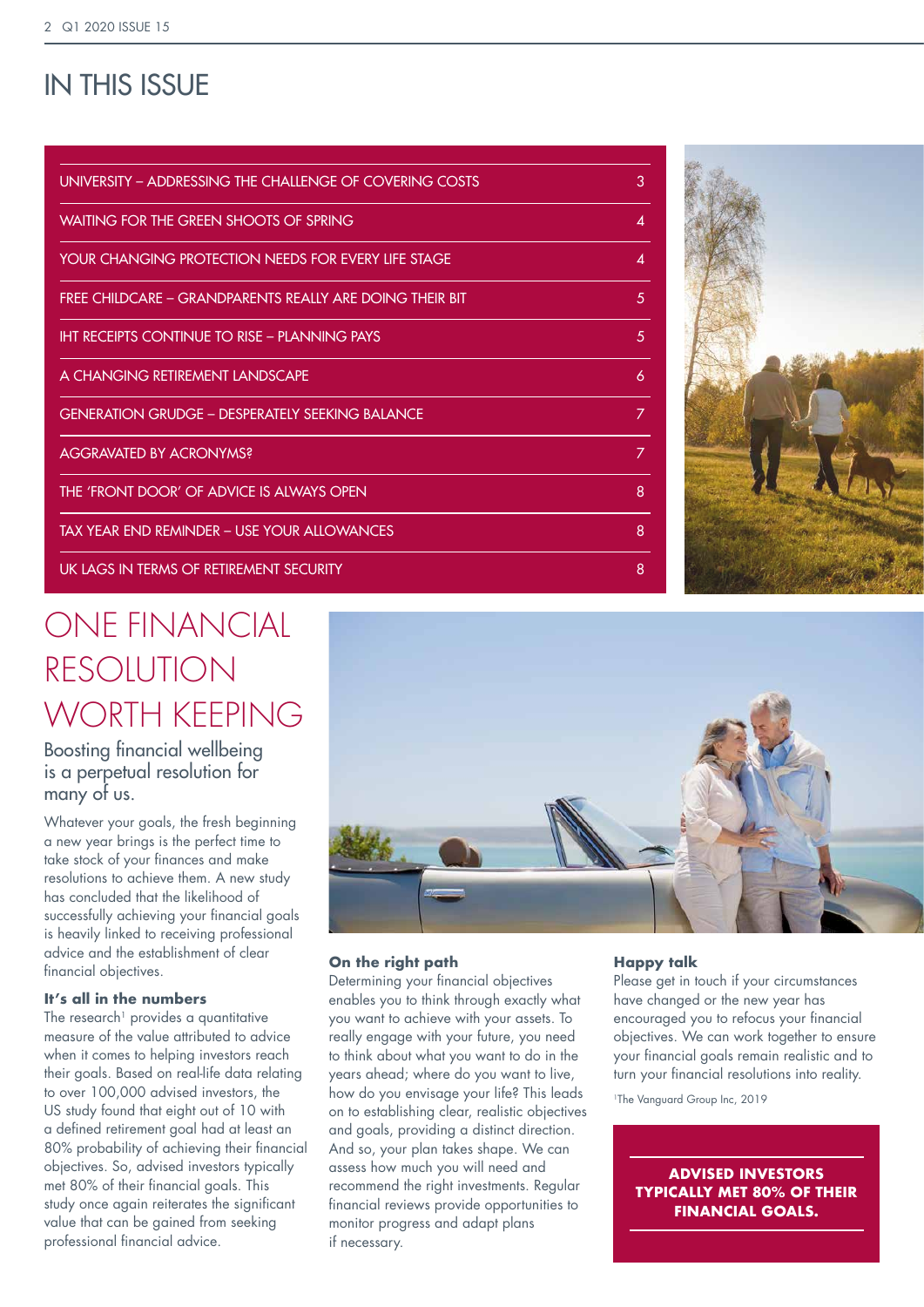### UNIVERSITY – ADDRESSING THE CHALLENGE OF COVERING COSTS



Whilst awareness and popularity of alternative options for further education, such as apprenticeships and vocational courses, has increased in recent years, so too have the number of university applications.

Figures from the Universities and Colleges Admissions Service (UCAS) revealed a new record for English UCAS applications last year, with 39.5% of 18-year-olds applying. Closely matched were Scotland with 32.7% (not including Scottish further education college undergraduate applications) and Wales with 32.9%. Northern Ireland's rate was the highest at 46.9%.

UCAS also reported on the increase of applications from those in the UK's underprivileged areas:

*"In England, the number of young people applying from the most deprived areas has increased 6% to 38,770. In Scotland, young applicants from the most deprived areas have grown by 3%. In Wales, applicants from the most deprived areas remained at 1,3902".*

#### **Building a nest egg**

The steadily increasing cost of university life has often made headlines, with the need for students to cover the price of tuition and living expenses (assistance in the form of grants and bursaries are available in some cases UK-wide and for those eligible in Scotland).

So, it makes sense to plan ahead. A good place to start is by opening a Junior ISA (JISA) as early as possible in your child's life. If added to regularly, it will soon build up and provide a healthy lump sum to draw upon. In the 2019-20 tax year, £4,368 per child can be contributed.

**THE STEADILY INCREASING COST OF UNIVERSITY LIFE HAS OFTEN MADE HEADLINES, WITH THE NEED FOR STUDENTS TO COVER THE PRICE OF TUITION AND LIVING EXPENSES**

Talk to us to ascertain the best options for your circumstances. We can advise on JISAs and other savings and investment products, to help provide for your loved one's financial future, whatever they decide to do.

2UCAS, July 2019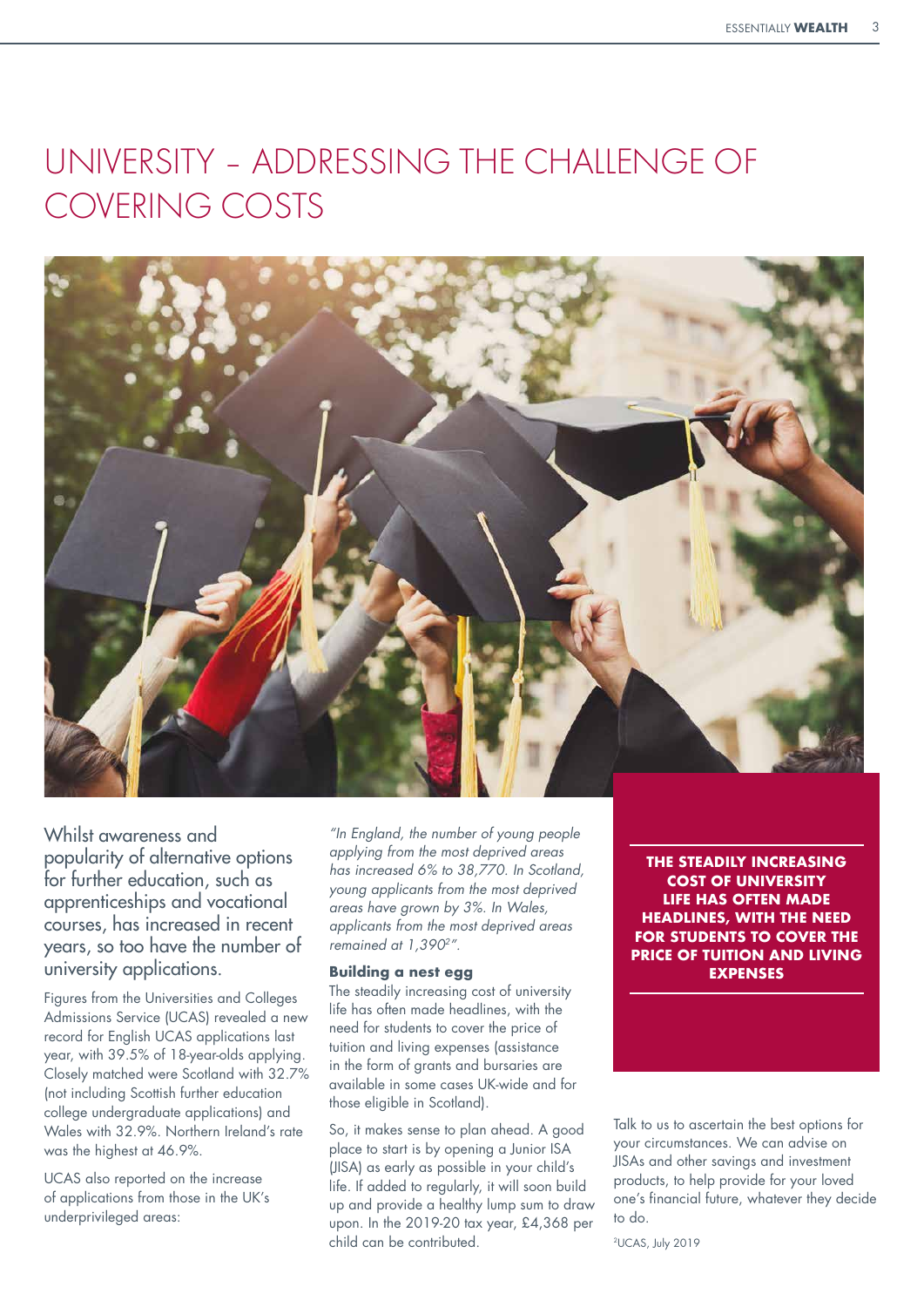## WAITING FOR THE GREEN SHOOTS OF SPRING



### YOUR CHANGING PROTECTION NEEDS FOR EVERY LIFE STAGE

Life is full of surprises and not all of them good. With this in mind, having the right level of protection in place is essential. Once protection is in place, it's worth reviewing it regularly to ensure you have the right cover as your circumstances change over the years.

A recent survey<sup>4</sup> reveals that just 27% of consumers are confident of the levels of protection they have in place. The results also show that people tend to overlook potential health issues, instead thinking that an early death is more likely than a serious health condition.

Participants indicated that they think it's twice as likely they will die during their working life than have an accident that could stop them from working.

Financial pressures can cause huge strain. More than 50% of 18 to 35-yearolds say if their health prevented them from working, their savings or investments would last them less than three months.

#### **Trigger points**

Discussing your protection requirements with us ensures that you have the correct level of cover in place for you and your family. Certain trigger points, such as getting married, having children, moving home and taking on greater financial liabilities, are great prompters to reviewing the suitability of the cover you may already have in place.

4Royal London, 2019

At the end of last year, the global economy was precariously balanced as various geopolitical traumas weighed. Forecasts suggest 2020 will experience a recovery, albeit a weak one.

In its latest economic soothsaying<sup>3</sup>, published in the autumn, the International Monetary Fund (IMF) outlined that the global economy is growing at its slowest pace since the financial crisis and downgraded its 2019 world growth forecast to 3.0%. The IMF also stressed risks remain skewed to the downside.

#### **Cautiously optimistic**

The IMF predict growth will pick up this year, with the world economy forecast to expand by 3.4% in 2020. While this may suggest green shoots of recovery are set to emerge, it does imply any recovery is likely to be modest, as uncertainty about prospects for several emerging market countries, a projected slowdown in China and the US, and prominent downside risks, mean a more subdued pace of global activity could present.

3IMF, Oct 2019

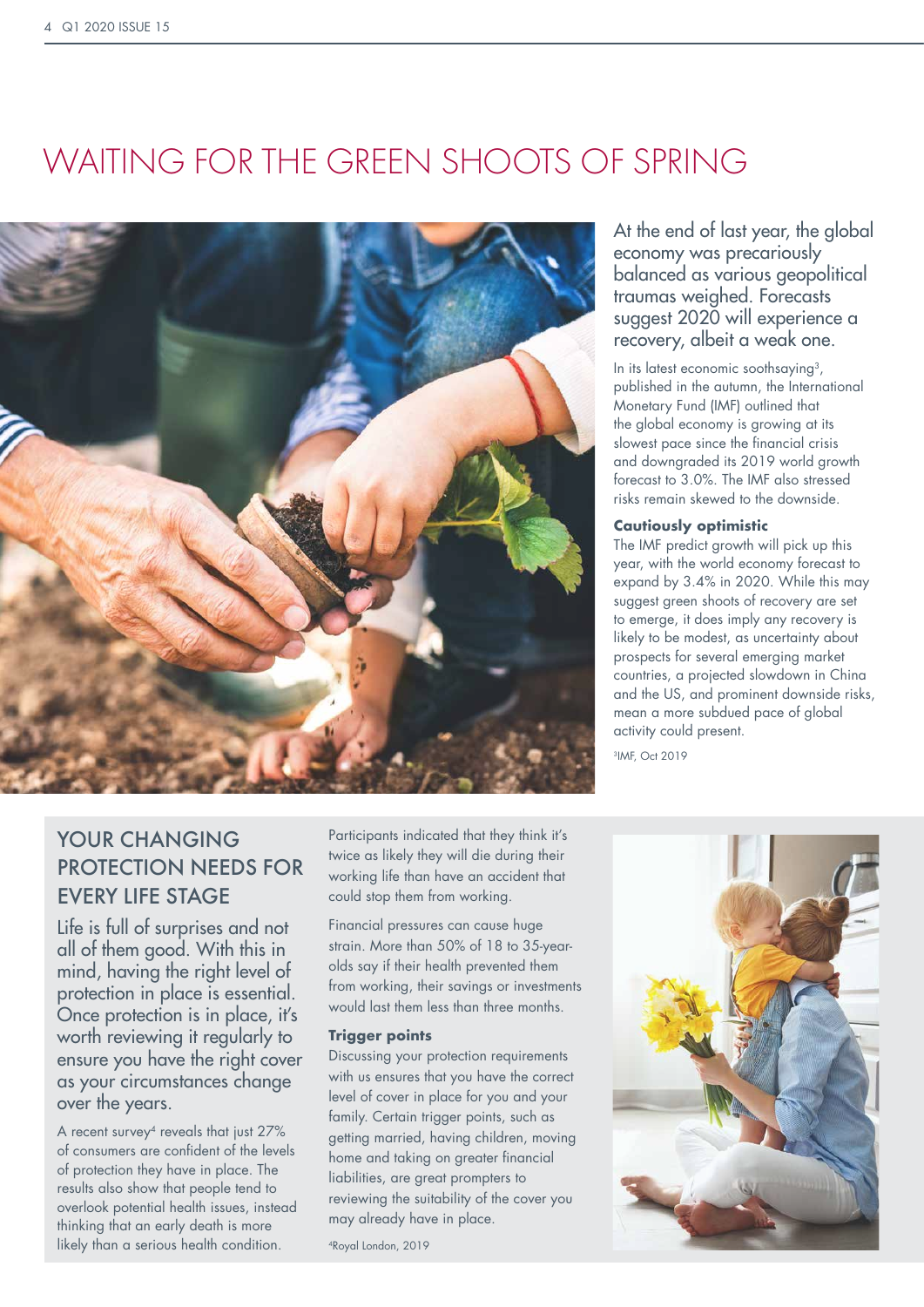

## FREE CHILDCARE – GRANDPARENTS REALLY ARE DOING THEIR BIT

Anyone with children knows that childcare is a major expense that comes in many forms, from day nursery for small pre-school children and babies, after-school clubs and child minders, to school holiday cover for working parents. Care requirements span many years and often eat a good chunk out of a family's income.

Faced with exorbitant childcare bills, it's no surprise that many parents are turning to their own parents for assistance. Research<sup>5</sup> has revealed that a massive 85% of grandparents offer some kind of support

with childcare. UK grandparents spend an average of eight hours a week caring for their grandchildren, saving families an astounding £22bn every year, which works out at an average of £4,027 per family.

5SunLife, 2019

**FACED WITH EXORBITANT CHILDCARE BILLS, IT'S NO SURPRISE THAT MANY PARENTS ARE TURNING TO THEIR OWN PARENTS FOR ASSISTANCE.**



### IHT RECEIPTS CONTINUE TO RISE – PLANNING PAYS

A record amount of Inheritance Tax (IHT) was collected in the last financial year, according to HMRC data. In the 2018/19 tax year, UK citizens' estates paid a grand total of £5.4bn in death duties, an increase of 3% on the previous tax year.

This increase continues a long-term trend, as over the last nine years IHT receipts have doubled. The number of estates liable to IHT has been rising since the nil-rate band was frozen, in April 2009, at £325,000. Will IHT be earmarked for a shake-up in the March Budget? We'll keep you posted on any developments.

In the meantime, many people are keen to put in place the right plans and tax-saving strategies to ensure they leave as much of their estate as possible to future generations.

#### **Take action**

There are ways to minimise the amount of IHT that would otherwise be payable, including giving away assets in your lifetime, taking out life insurance policies, setting up trusts, making gifts from your surplus income, maximising the use of your annual taxexempt allowances, or giving money to charity. We can help you assess your estate's potential liability and make appropriate plans to mitigate IHT.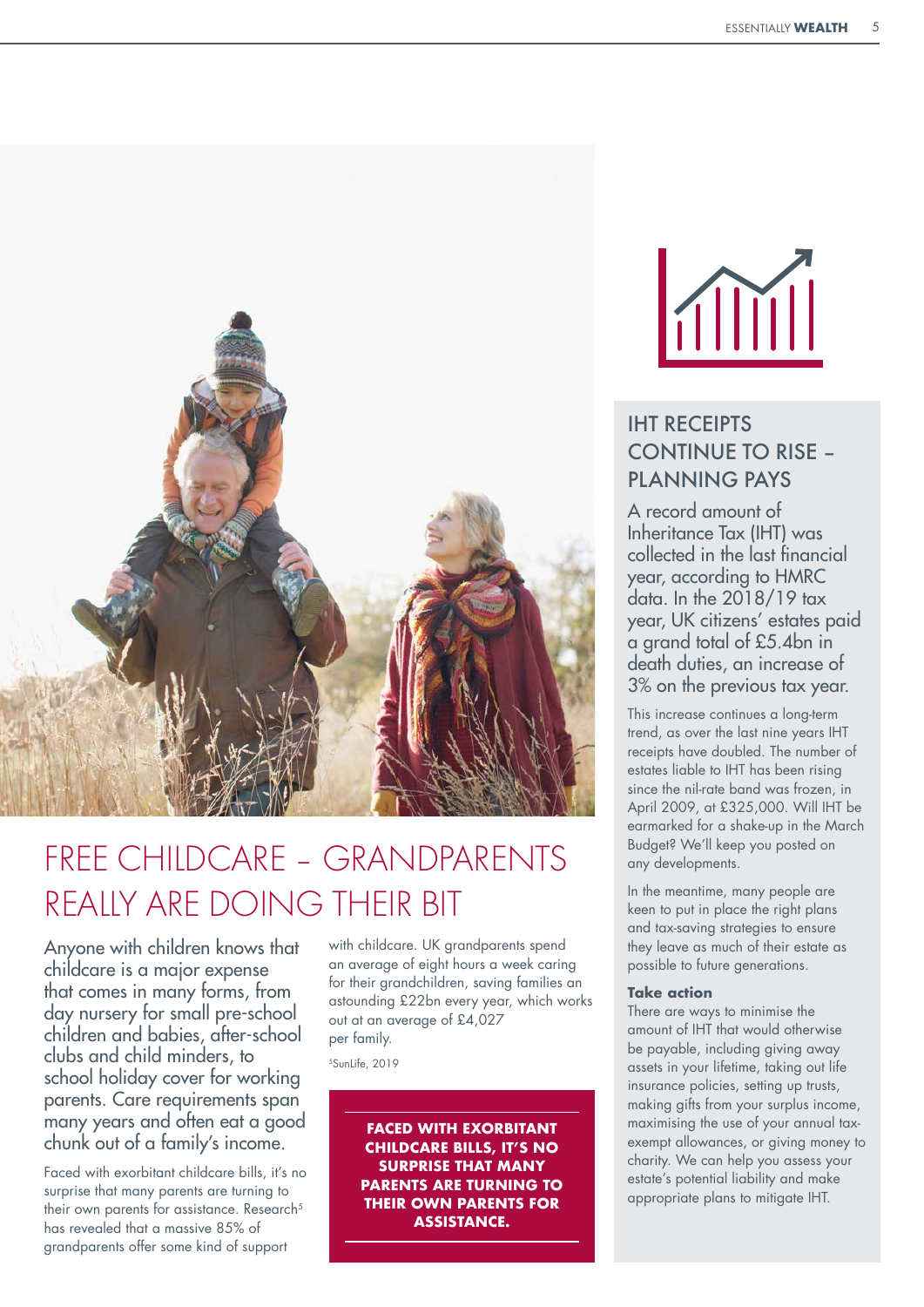

### A CHANGING RETIREMENT LANDSCAPE

Traditional views of retirement continue to be called into question, as the Office for National Statistics (ONS) reports growing numbers of people aged 90 or over.

With ongoing medical research and development, and improvements in public health, it's no real surprise that the number of people aged 90 and above keeps growing. ONS figures from 2018 show an increased total of 584,024 (up 0.7% on 2017).

#### **A longer, more costly retirement**

With so many now living longer, retirement funds have many more years to cover than ever before. As people are now anticipating an extended retirement, we are already noticing changes in employment with many continuing to work for longer, gradually withdrawing from the world of work and achieving a work-life balance that suits them, while still bringing home an income.

Care costs are an important consideration for those in or entering the retirement bracket. While living longer is a positive, it also means that an increasing number of people are living in a relatively poor state of health for more of their lives, which can have a significant impact on the funds set aside for a comfortable retirement.

Everyone's circumstances are unique. Don't underestimate the need to set targets and plan ahead.

**WITH SO MANY NOW LIVING LONGER, RETIREMENT FUNDS HAVE MANY MORE YEARS TO COVER THAN EVER BEFORE.**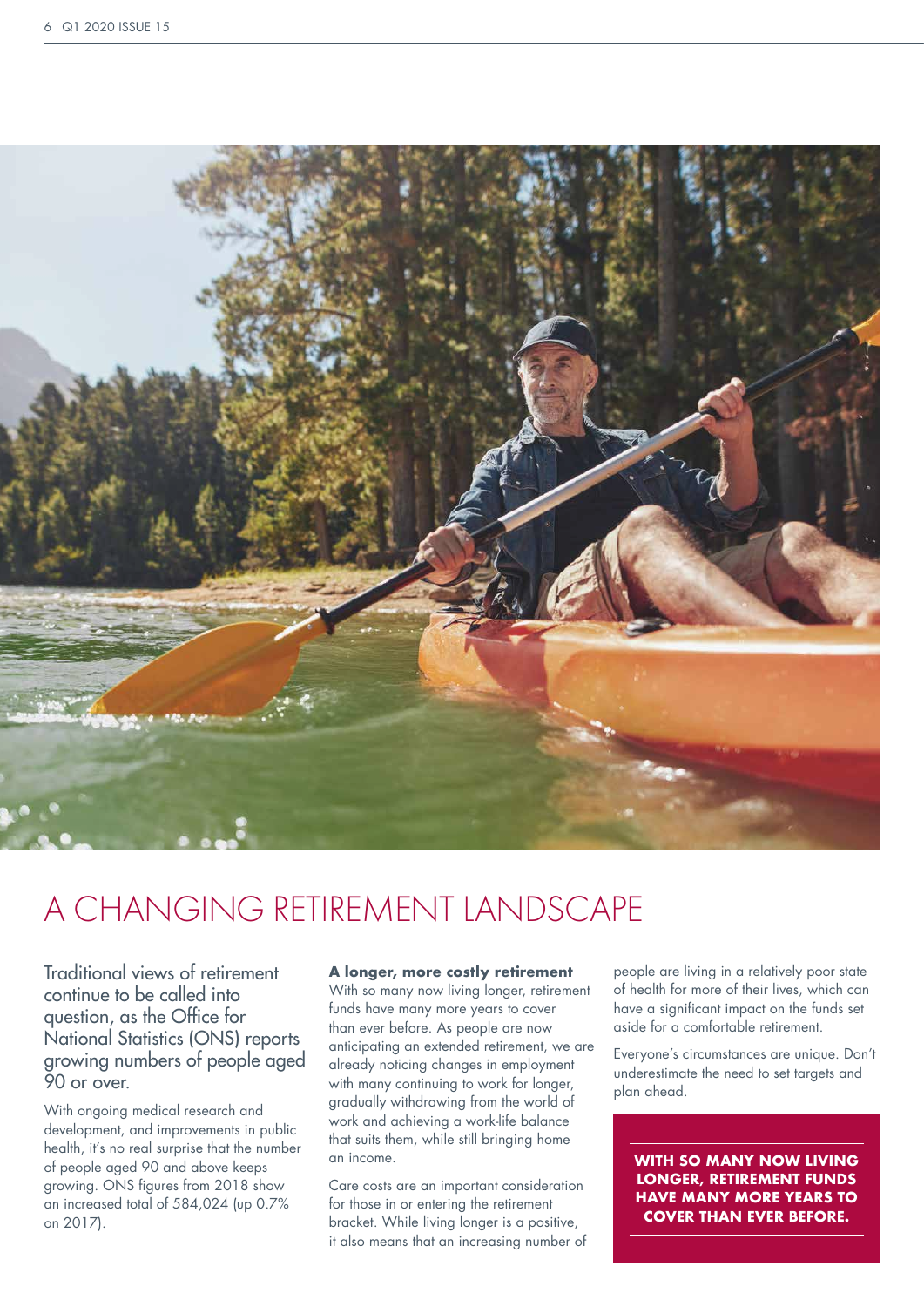## GENERATION GRUDGE – DESPERATELY SEEKING BALANCE

According to think-tank the Intergenerational Foundation, younger generations are becoming increasingly resentful of older people. They believe it's unfair that older generations hold a disproportionate amount of the nation's wealth while they battle with student debt, getting on the property ladder and insecure employment.

Younger people may begrudge their elders for 'intergenerational unfairness'6, but older people actually share their concerns. Many parents and grandparents do their best to assist their younger relatives but are often hampered by the need to save for retirement and/or future care home fees.

#### **Education and property major issues**

The disparity between older and younger generations stems in part from the increasing importance of higher education. With UCAS figures showing that around 40% of 18-year-olds are now applying for university<sup>7</sup>, many more young people are paying off student loans into their 30s, 40s and beyond, as well as entering full-time employment later in life.

This has had a knock-on effect on their ability to purchase a property – indeed, Ministry of Housing, Communities and Local Government data reveals that the average first-time buyer is now 338, an age which has risen by two years in just a decade.

#### **Saving for the future**

Although older generations have almost as many financial commitments nowadays as their younger counterparts, there are ways to help out. If you're looking for assistance with intergenerational rebalancing, we can help; starting the conversation is the first step.

6Intergenerational Foundation, 2019 7UCAS, 2019 8Ministry of Housing, Communities and Local Government, 2019



### AGGRAVATED BY **ACRONYMS?**

ATM, Bupa, COB, Duracell… these days it seems that acronyms, abbreviations and made up names are absolutely everywhere.

Most people associate this linguistic phenomenon with creative industries such as retail and marketing. But don't be fooled – financial institutions, regulatory bodies and businesses have all been caught up in the abbreviation sensation.

#### **Shorter, snappier – more confusing?**

From Weight Watchers to WW, from Lucky and GoldStar Co. Ltd. to LG, from Blue Ribbon Sports to Nike… many of us are unaware that some of our most recognisable brand names were once much longer. While short company names might be easy to remember, it's also fair to say that all these abbreviations can get confusing.

#### **The world of financial jargon**

In recent years, the finance industry has also seen an abundance of acronyms. For example, financial businesses like ours went from being regulated by the PIA, FSA and SFA before they evolved into their current incarnations: the FCA and the PRA.

Financial products such as ISA, SIPP, SSAS, OEIC, and ICVC have also made their appearance, while some financial institutions have taken a leaf out of Nike's book and shortened their names; in 2002, insurer Norwich Union was reborn as AVIVA. If you're having trouble cutting through the forest of jargon, don't worry. We'll explain everything in plain English.